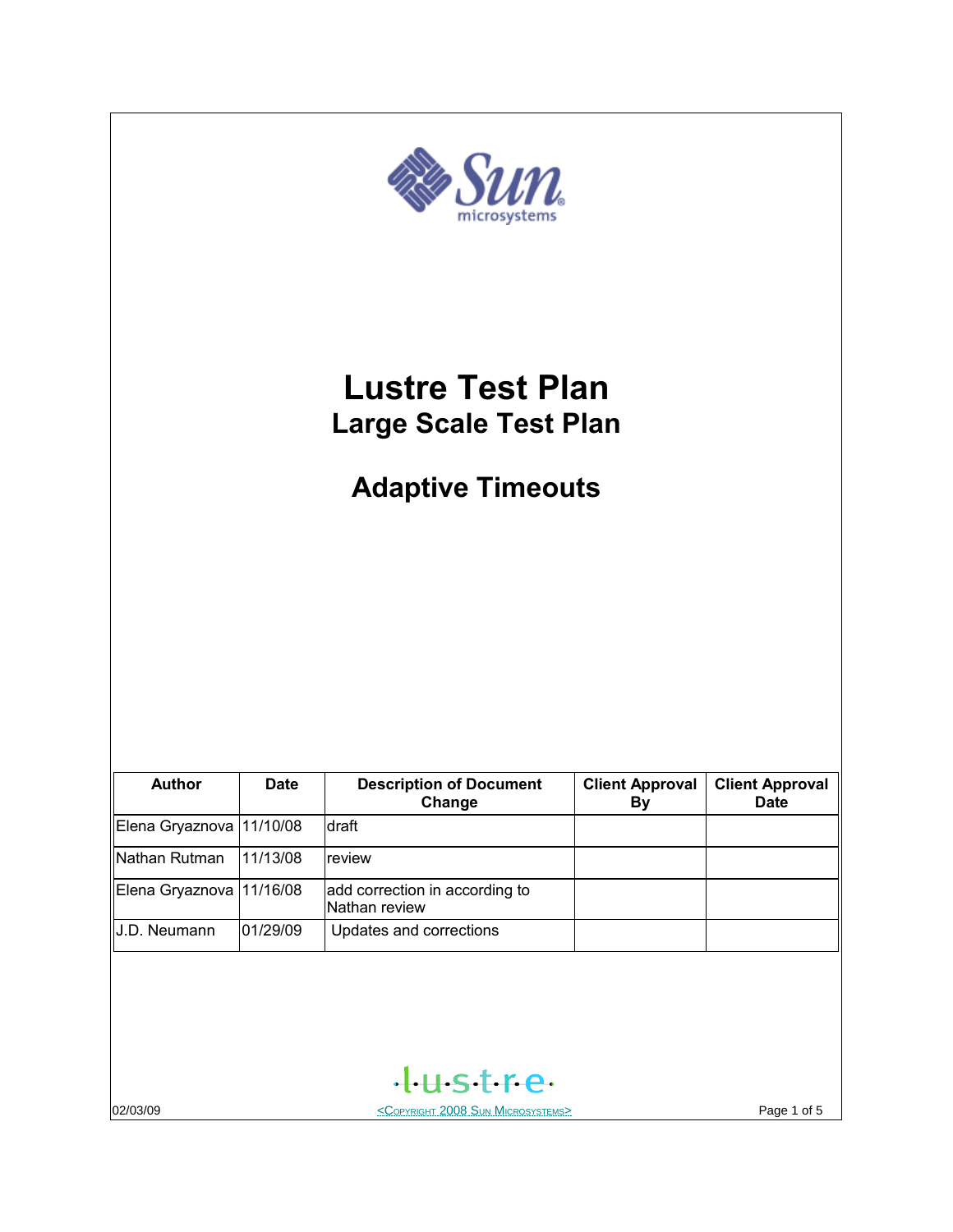# **I. Test Plan Overview**

# **Executive Summary**

- Statement of the problem trying to solve: Test at scale Adaptive Timeouts of HEAD, b1\_8\_gate branches
- Required inputs:
	- -- The packages: build for HEAD branch
	- -- The packages: build for b1 8 gate branch
- Hardware to be used: -- User clusters
- Expected output:
	- -- The current AT status of the listed branches
	- -- The following tickets will be used for summary and a status of testing

# **Problem Statement**

This test plan describes the tests of large scale systems level testing of Adaptive Timeouts feature.

## **Goal**

Verify AT functionality on a large system.

# **Success Factors**

All tests need to run successfully.

# **Testing Plan**

**Define the setup steps that need to happen for the hardware to be ready? Who is responsible for these tests?**

Get system time at User on a large system. Pre-feature testing has been completed and signed off by SUN QE for this feature.

### **Specify the date these tests will start, and length of time that these test will take to complete.**

Date started: TBD

The time estimation for new test creation by QE: 4 days

The time estimation of 1 run: Common recovery tests: 4 days



O2/03/09 **Page 2 of 5** COPYRIGHT 2008 SUN MICROSYSTEMS>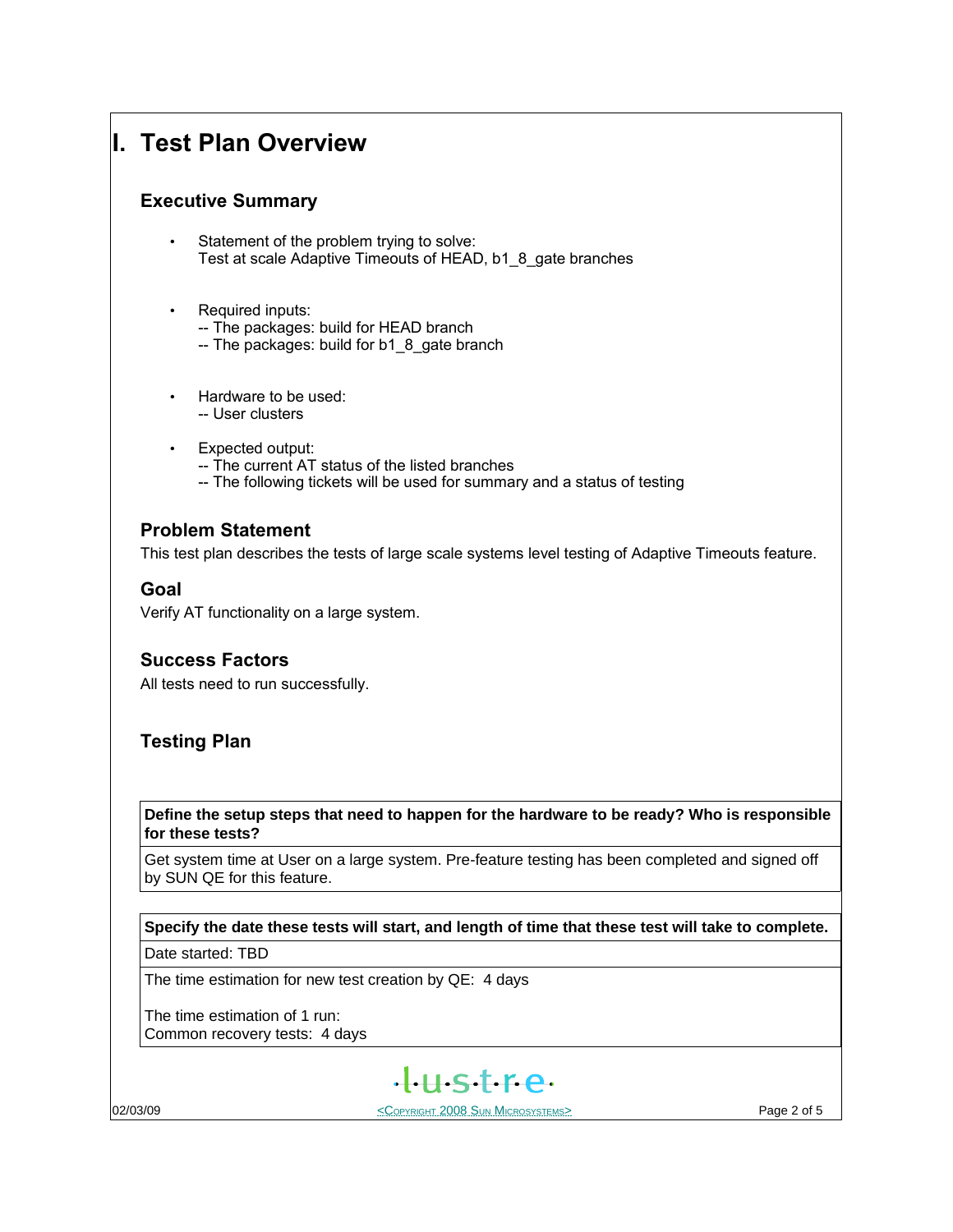\* In the case of defects found the tests should be repeated. The estimated time of completed testing depends on:

-- the number of defects found during testing;

-- the time needed by developer to fix the defects;

#### **Specify (at a high level) what tests will be completed?**

Functional tests: new acceptance-small tests: recovery-scale (without Lustre reformatting)

### **Test Cases**

**Test Cases**

**Post-gate landing**

**COMMON scale tests**

**All these tests are (will be) integrated into acceptance-small as recovery-scale.sh (RECOVERY\_SCALE).**

#### **Requirements:**

1. Installed Lustre build packages on all cluster nodes. 2. installed Lustre user tools (lctl). 3. Shared directory with lustre-tests build on all clients 4. Formatted Lustre file system, mounted by clients

5. The configuration file in according to a formatted Lustre system

- 6. Installed dbench, iozone
- 7. Installed mdsrate, IOR programs

#### **To run these recovery scale tests over acceptance-small:**

SETUP=: CLEANUP=: FORMAT=: ACC SM\_ONLY=RECOVERY\_SCALE NAME=<config file> sh acceptance-small.sh To run all recovery scale tests: SETUP=: CLEANUP=: FORMAT=: NAME=<config\_file> sh recovery-scale.sh To run the recovery scale tests separately: SETUP=: CLEANUP=: FORMAT=: NAME=<config\_file> DURATION=<duration> recovery-mds-scale.sh SETUP=: CLEANUP=: FORMAT=: NAME=<config\_file> recovery-double-scale.sh

**Scale recovery tests** (NC:1M:MO) (the test based on test11/17 from CMD3 project)

Scale recovery tests (NC:1M:MO) (the test based on test11/17 from CMD3 project)

(Collect recovery time stats for all these tests, verify that there are no



**I.**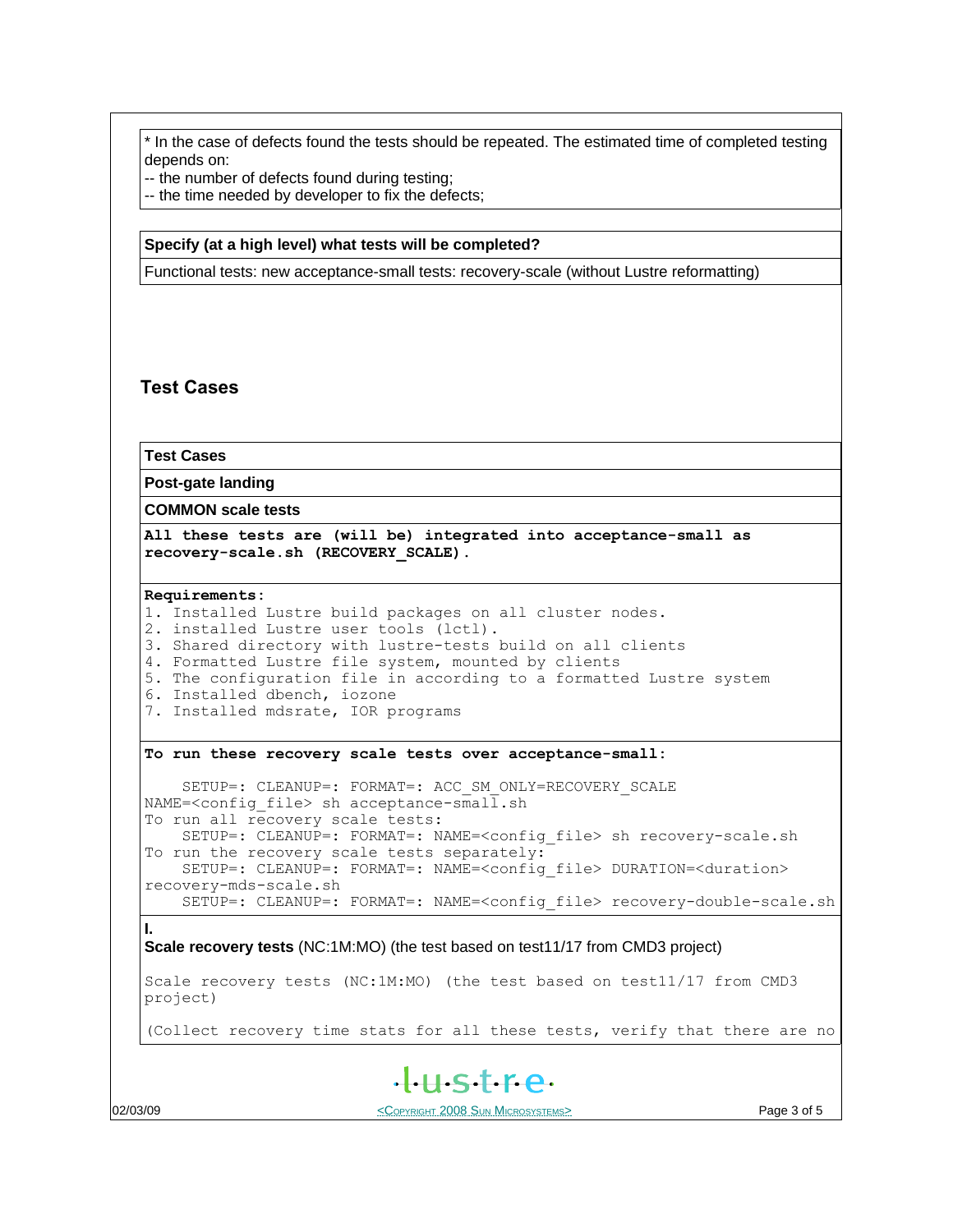unreasonably long recovery time, bug 16860). 1.a (was test11 in cmd3 project) For defined duration (1-24 hours) repeatedly fail an MDS at defined (5-10 minutes) intervals and verify that no application errors occur. Load of clients: mdsrate, IOR, dbench, iozone. Verify that clients loads are large enough to generate timeouts on some of the clients (from syslogs). Increase the loads on clients if needed. recovery-mds-scale.sh Example: SETUP=: CLEANUP=: FORMAT=: NAME=<config\_file> DURATION="3600" sh recovery-mds-scale.sh 1.b (was test17 on cmd3 project) Fail a random pair of nodes at defined (5-10 minutes) intervals and verify that no application errors occur. Load of clients: mdsrate, IOR, dbench iozone. Verify that clients loads are large enough to generate timeouts on some of the clients (from syslogs). Increase the loads on clients if needed. 1: failover MDS, then OST 2: failover MDS, then 2 clients 4: failover OST, then another OST 5: failover OST, then 2 clients 6: failover OST, then MDS 7: failover 2 clients, then MDS 8: failover 2 clients, then OST 9: failover 2 clients, then 2 different clients recovery-double-scale.sh Example: SETUP=: CLEANUP=: FORMAT=: NAME=<config\_file> sh recovery-mds-scale.sh **II.**

### **Additional AT large-scale tests**

A simulation delay test will need to be created and added to Acceptance Small. This work will need to be added to the tasks lists and we do not have an ETA at this time.

### **Benchmarking**

No additional benchmarks will be done.

# **I. Test Plan Approval**